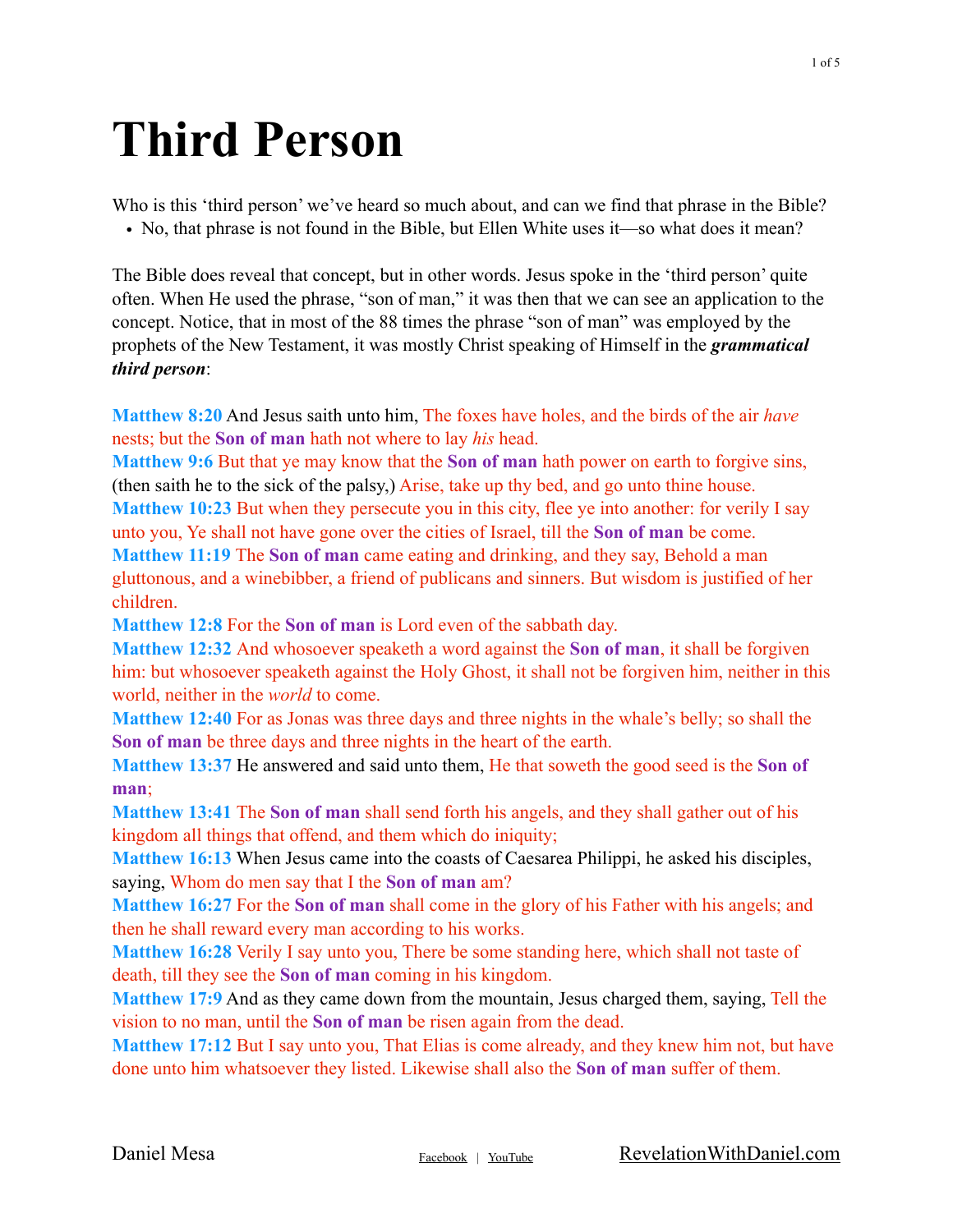**Matthew 17:22** And while they abode in Galilee, Jesus said unto them, The **Son of man** shall be betrayed into the hands of men:

**Matthew 18:11** For the **Son of man** is come to save that which was lost.

**Matthew 19:28** And Jesus said unto them, Verily I say unto you, That ye which have followed me, in the regeneration when the **Son of man** shall sit in the throne of his glory, ye also shall sit upon twelve thrones, judging the twelve tribes of Israel.

**Matthew 20:18** Behold, we go up to Jerusalem; and the **Son of man** shall be betrayed unto the chief priests and unto the scribes, and they shall condemn him to death,

**Matthew 20:28** Even as the **Son of man** came not to be ministered unto, but to minister, and to give his life a ransom for many.

**Matthew 24:27** For as the lightning cometh out of the east, and shineth even unto the west; so shall also the coming of the **Son of man** be.

**Matthew 24:30** And then shall appear the sign of the **Son of man** in heaven: and then shall all the tribes of the earth mourn, and they shall see the **Son of man** coming in the clouds of heaven with power and great glory.

**Matthew 24:37** But as the days of Noe *were*, so shall also the coming of the **Son of man** be. **Matthew 24:39** And knew not until the flood came, and took them all away; so shall also the coming of the **Son of man** be.

**Matthew 24:44** Therefore be ye also ready: for in such an hour as ye think not the **Son of man** cometh.

**Matthew 25:13** Watch therefore, for ye know neither the day nor the hour wherein the **Son of man** cometh.

**Matthew 25:31** When the **Son of man** shall come in his glory, and all the holy angels with him, then shall he sit upon the throne of his glory:

**Matthew 26:2** Ye know that after two days is *the feast of* the passover, and the **Son of man** is betrayed to be crucified.

**Matthew 26:24** The **Son of man** goeth as it is written of him: but woe unto that man by whom the **Son of man** is betrayed! it had been good for that man if he had not been born.

**Matthew 26:45** Then cometh he to his disciples, and saith unto them, Sleep on now, and take *your* rest: behold, the hour is at hand, and the **Son of man** is betrayed into the hands of sinners. **Matthew 26:64** Jesus saith unto him, Thou hast said: nevertheless I say unto you, Hereafter shall ye see the **Son of man** sitting on the right hand of power, and coming in the clouds of heaven. **Mark 2:10** But that ye may know that the **Son of man** hath power on earth to forgive sins, (he saith to the sick of the palsy,)

**Mark 2:28** Therefore the **Son of man** is Lord also of the sabbath.

**Mark 8:31** And he began to teach them, that the **Son of man** must suffer many things, and be rejected of the elders, and *of* the chief priests, and scribes, and be killed, and after three days rise again.

**Mark 8:38** Whosoever therefore shall be ashamed of me and of my words in this adulterous and sinful generation; of him also shall the **Son of man** be ashamed, when he cometh in the glory of his Father with the holy angels.

**Mark 9:9** And as they came down from the mountain, he charged them that they should tell no man what things they had seen, till the **Son of man** were risen from the dead.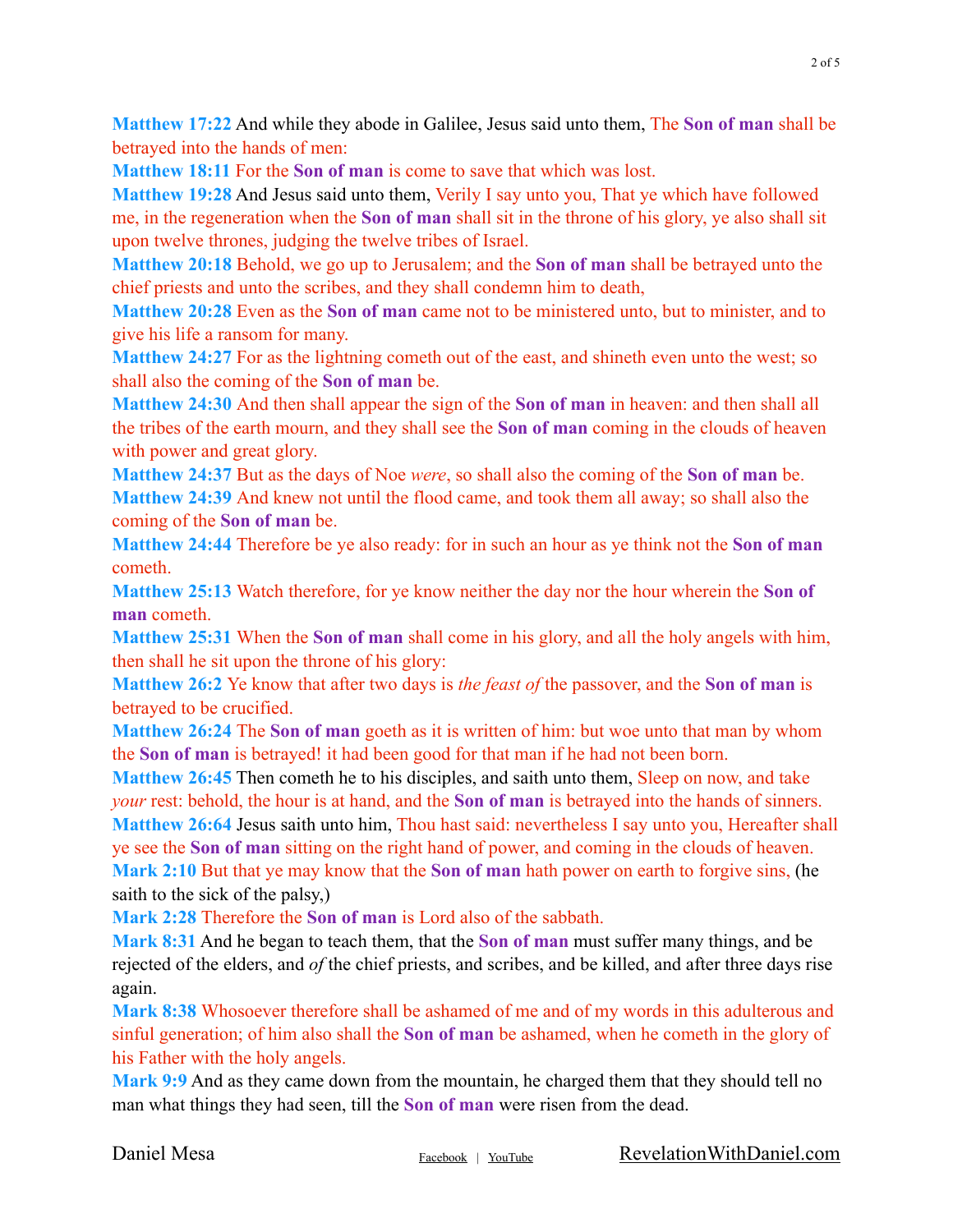**Mark 9:12** And he answered and told them, Elias verily cometh first, and restoreth all things; and how it is written of the **Son of man**, that he must suffer many things, and be set at nought. **Mark 9:31** For he taught his disciples, and said unto them, The **Son of man** is delivered into the hands of men, and they shall kill him; and after that he is killed, he shall rise the third day.

**Mark 10:33** *Saying*, Behold, we go up to Jerusalem; and the **Son of man** shall be delivered unto the chief priests, and unto the scribes; and they shall condemn him to death, and shall deliver him to the Gentiles:

**Mark 10:45** For even the **Son of man** came not to be ministered unto, but to minister, and to give his life a ransom for many.

**Mark 13:26** And then shall they see the **Son of man** coming in the clouds with great power and glory.

**Mark 13:34** *For the Son of man is* as a man taking a far journey, who left his house, and gave authority to his servants, and to every man his work, and commanded the porter to watch. **Mark 14:21** The **Son of man** indeed goeth, as it is written of him: but woe to that man by whom the **Son of man** is betrayed! good were it for that man if he had never been born.

**Mark 14:41** And he cometh the third time, and saith unto them, Sleep on now, and take *your* rest: it is enough, the hour is come; behold, the **Son of man** is betrayed into the hands of sinners. **Mark 14:62** And Jesus said, I am: and ye shall see the **Son of man** sitting on the right hand of power, and coming in the clouds of heaven.

**Luke 5:24** But that ye may know that the **Son of man** hath power upon earth to forgive sins, (he said unto the sick of the palsy,) I say unto thee, Arise, and take up thy couch, and go into thine house.

**Luke 6:5** And he said unto them, That the **Son of man** is Lord also of the sabbath.

**Luke 7:34** The **Son of man** is come eating and drinking; and ye say, Behold a gluttonous man, and a winebibber, a friend of publicans and sinners!

**Luke 9:22** Saying, The **Son of man** must suffer many things, and be rejected of the elders and chief priests and scribes, and be slain, and be raised the third day.

**Luke 9:26** For whosoever shall be ashamed of me and of my words, of him shall the **Son of man** be ashamed, when he shall come in his own glory, and *in his* Father's, and of the holy angels. **Luke 9:44** Let these sayings sink down into your ears: for the **Son of man** shall be delivered into the hands of men.

**Luke 9:56** For the **Son of man** is not come to destroy men's lives, but to save *them*. And they went to another village.

**Luke 9:58** And Jesus said unto him, Foxes have holes, and birds of the air *have* nests; but the **Son of man** hath not where to lay *his* head.

**Luke 11:30** For as Jonas was a sign unto the Ninevites, so shall also the **Son of man** be to this generation.

**Luke 12:8** Also I say unto you, Whosoever shall confess me before men, him shall the **Son of man** also confess before the angels of God:

**Luke 12:10** And whosoever shall speak a word against the **Son of man**, it shall be forgiven him: but unto him that blasphemeth against the Holy Ghost it shall not be forgiven.

**Luke 12:40** Be ye therefore ready also: for the **Son of man** cometh at an hour when ye think not.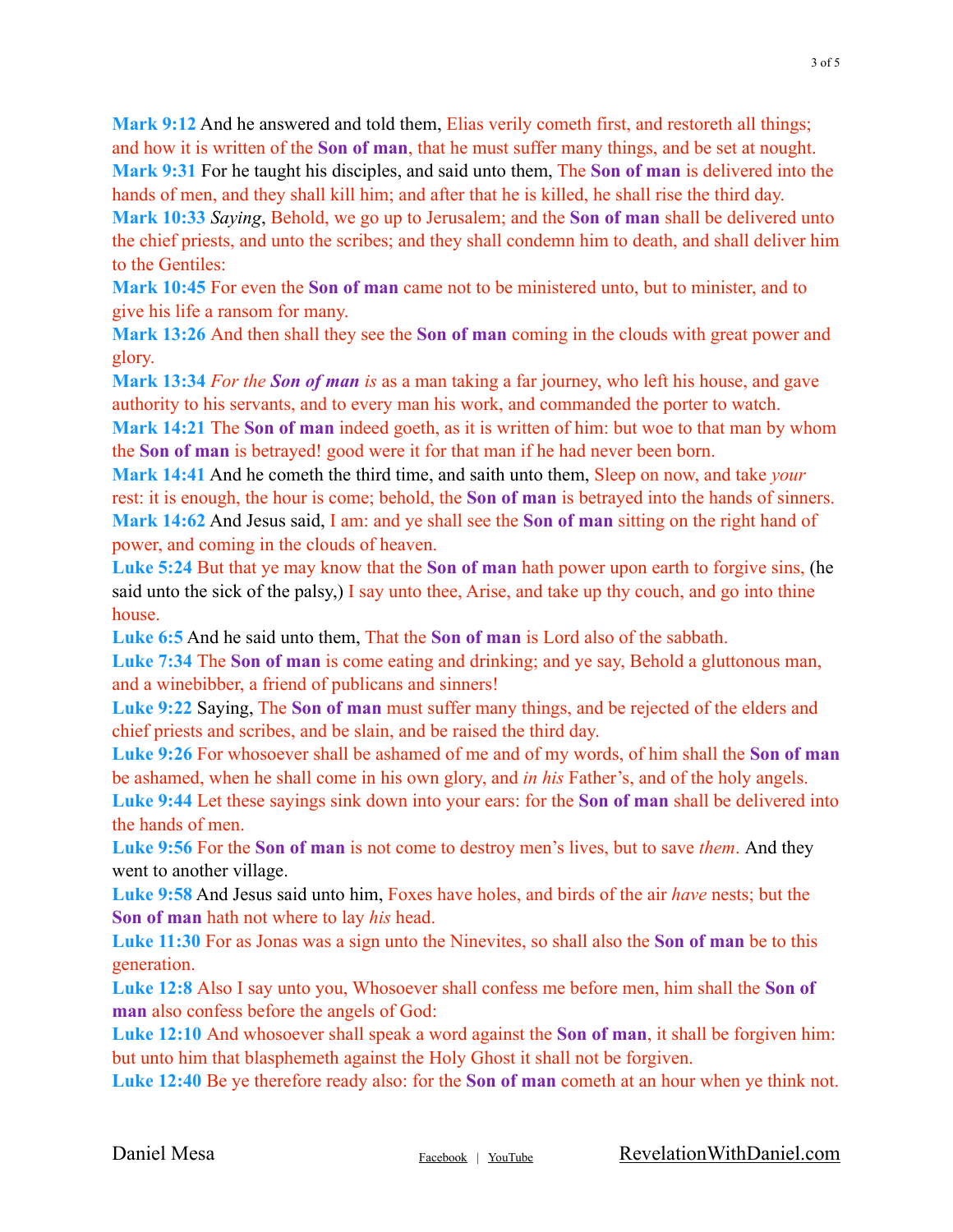**Luke 17:22** And he said unto the disciples, The days will come, when ye shall desire to see one of the days of the **Son of man**, and ye shall not see *it*.

**Luke 17:24** For as the lightning, that lighteneth out of the one *part* under heaven, shineth unto the other *part* under heaven; so shall also the **Son of man** be in his day.

**Luke 17:26** And as it was in the days of Noe, so shall it be also in the days of the **Son of man**. **Luke 17:30** Even thus shall it be in the day when the **Son of man** is revealed.

**Luke 18:8** I tell you that he will avenge them speedily. Nevertheless when the **Son of man** cometh, shall he find faith on the earth?

**Luke 18:31** Then he took *unto him* the twelve, and said unto them, Behold, we go up to Jerusalem, and all things that are written by the prophets concerning the **Son of man** shall be accomplished.

**Luke 19:10** For the **Son of man** is come to seek and to save that which was lost.

**Luke 21:27** And then shall they see the **Son of man** coming in a cloud with power and great glory.

**Luke 21:36** Watch ye therefore, and pray always, that ye may be accounted worthy to escape all these things that shall come to pass, and to stand before the **Son of man**.

**Luke 22:22** And truly the **Son of man** goeth, as it was determined: but woe unto that man by whom he is betrayed!

**Luke 22:48** But Jesus said unto him, Judas, betrayest thou the **Son of man** with a kiss? **Luke 22:69** Hereafter shall the **Son of man** sit on the right hand of the power of God.

**Luke 24:7** Saying, The **Son of man** must be delivered into the hands of sinful men, and be crucified, and the third day rise again.

**John 1:51** And he saith unto him, Verily, verily, I say unto you, Hereafter ye shall see heaven open, and the angels of God ascending and descending upon the **Son of man**.

**John 3:13** And no man hath ascended up to heaven, but he that came down from heaven, *even* the **Son of man** which is in heaven.

**John 3:14** And as Moses lifted up the serpent in the wilderness, even so must the **Son of man** be lifted up:

**John 5:27** And hath given him authority to execute judgment also, because he is the **Son of man**.

**John 6:27** Labour not for the meat which perisheth, but for that meat which endureth unto everlasting life, which the **Son of man** shall give unto you: for him hath God the Father sealed. **John 6:53** Then Jesus said unto them, Verily, verily, I say unto you, Except ye eat the flesh of the **Son of man**, and drink his blood, ye have no life in you.

**John 6:62** *What* and if ye shall see the **Son of man** ascend up where he was before? **John 8:28** Then said Jesus unto them, When ye have lifted up the **Son of man**, then shall ye know that I am *he*, and *that* I do nothing of myself; but as my Father hath taught me, I speak these things.

**John 12:23** And Jesus answered them, saying, The hour is come, that the **Son of man** should be glorified.

**John 12:34** The people answered him, We have heard out of the law that Christ abideth for ever: and how sayest thou, The **Son of man** must be lifted up? who is this **Son of man**?